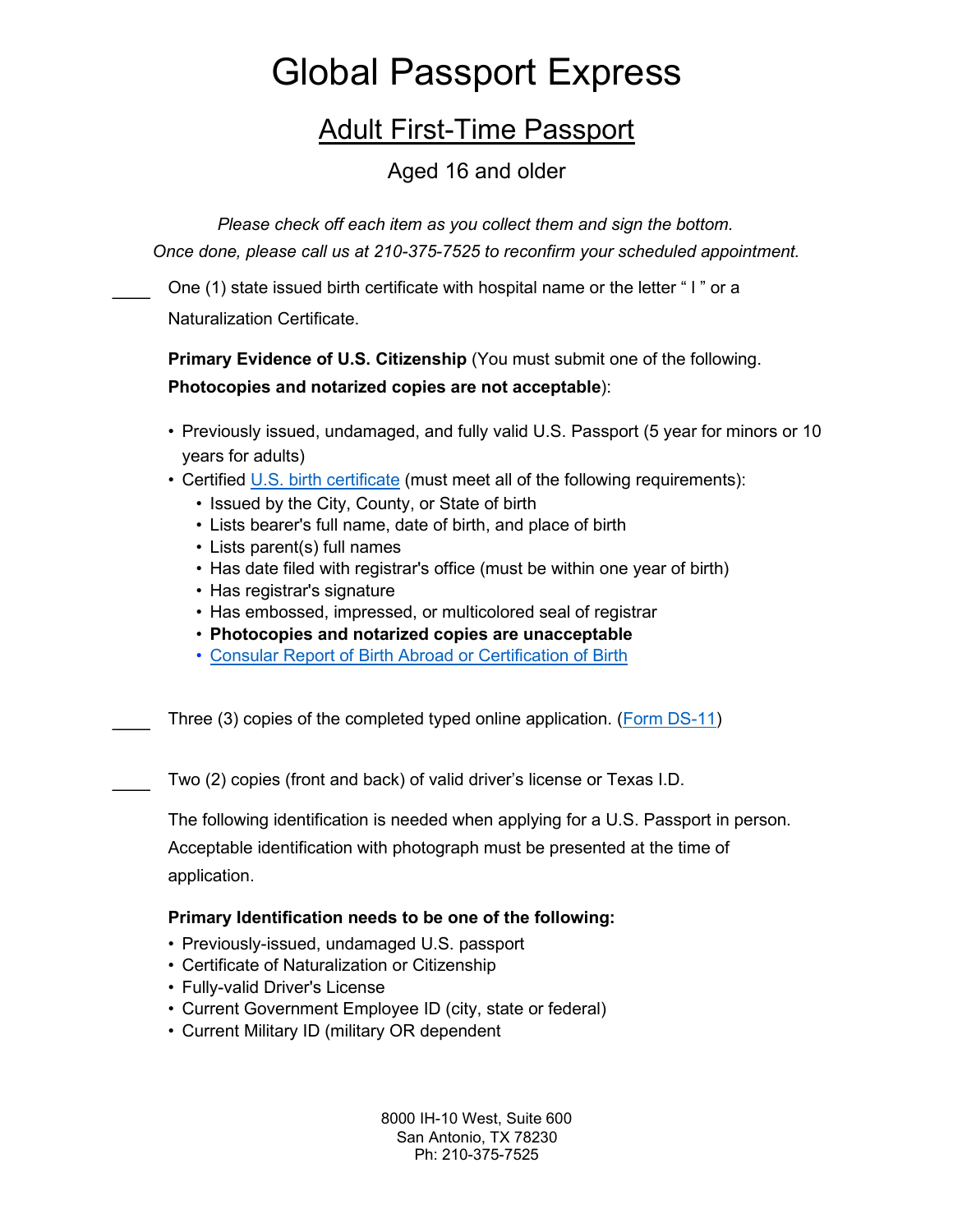## Adult First-Time Passport

Aged 16 and older

Two (2) 2x2 Passport photos (no glasses, no headbands no smiling).

Two (2) copies of typed and signed letter of authorization. Check top two boxes and include phone number.

One (1) document showing proof of departure. Any of the following documents:

- Travel Agent Ticket
- Letter stating information for the private jet
- Cruise line ticket
- Letter stating that you are driving to your destination
- Letter from your company on company letterhead.

The company letter should include the following:

- 1. Company Letterhead
- 2. Your full name
- 3. Purpose of the trip
- 4. Destination (city/country)
- 5. Beginning and end dates of travel
- 6. Signed by supervisor or business owner (sign if you own the business)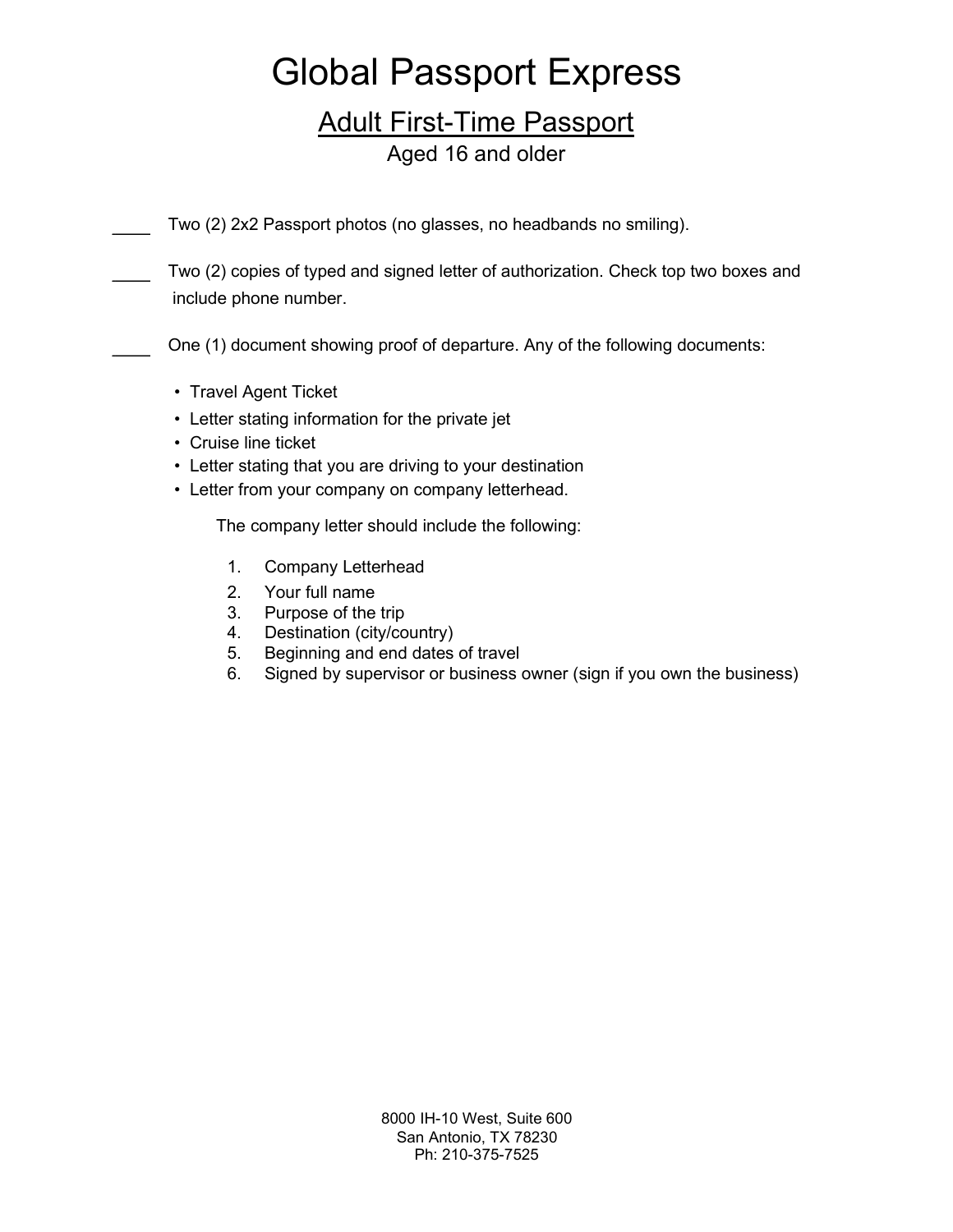### Adult First-Time Passport Aged 16 and older

You will need two separate payments, one to the U.S. Dept. of State and one to the Acceptance Agent. The name of the Acceptance Agent will be determined on the day of application. Select either **Passport Book Only or Passport Book and Card**. The Passport Card is **not valid** for International air travel. The Passport Book is **required** for international air travel.

**Passport Book Only - \$208.32** (Check or money order. **Include full name and date of birth in memo line.** Make payable to **US Department of State**)

**Acceptance Agent - \$35.00** (Check, cash or money order. Name

to be determined on date of visit.)

**OR**

**Passport Book and Card - \$238.32** (Check or money order. **Include full name and date of birth in memo line.** Make payable to **US. Department of State**)

(The Passport Card is **not valid** for International air travel. The Passport Book is **required** for international air travel you **cannot** travel with the Passport Card alone.)

**Acceptance Agent - \$35.00** (Check, cash or money order. Name

to be determined on date of visit.)